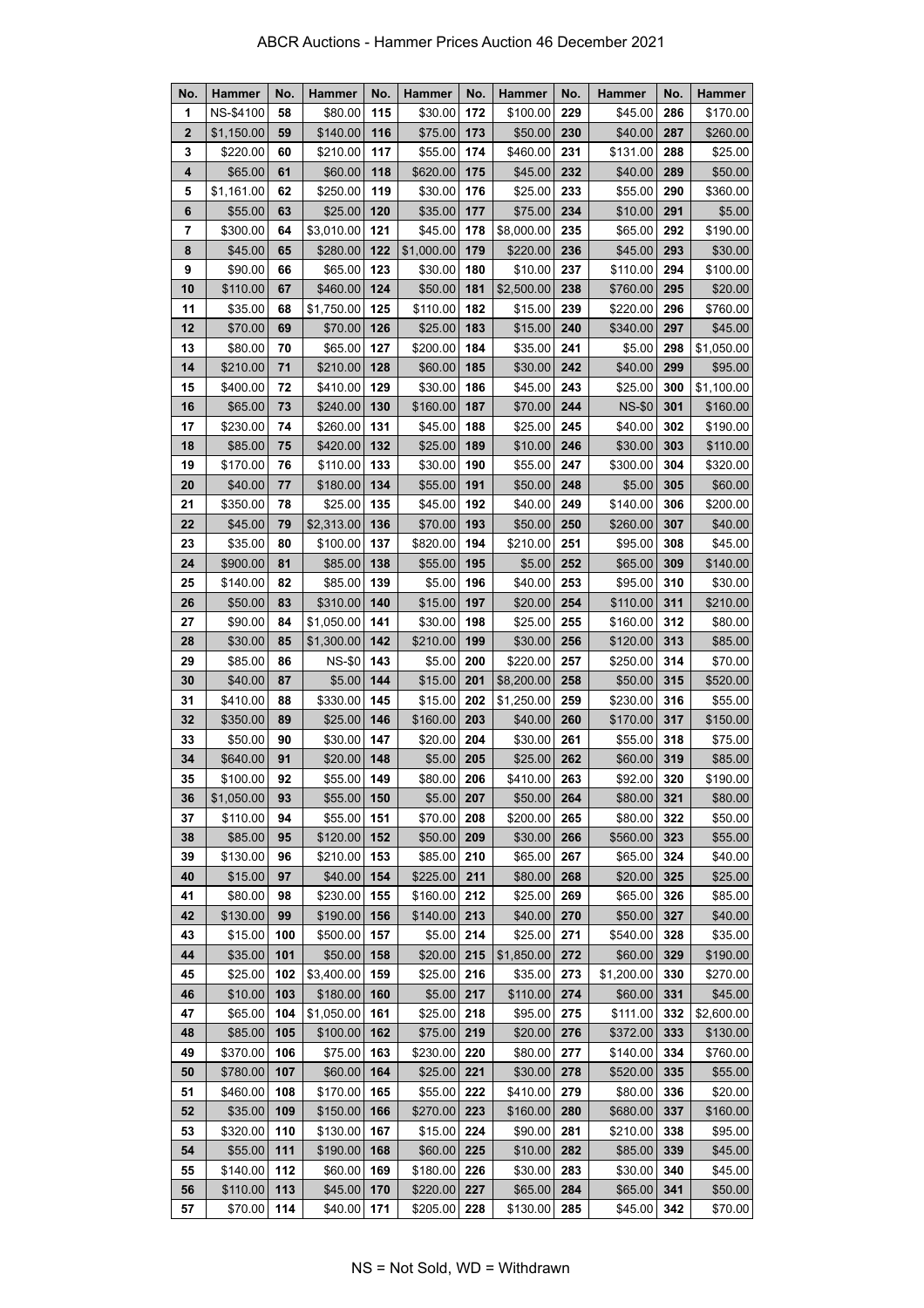| No. | <b>Hammer</b> | No. | <b>Hammer</b> | No. | <b>Hammer</b> | No. | <b>Hammer</b> | No. | <b>Hammer</b> | No. | <b>Hammer</b> |
|-----|---------------|-----|---------------|-----|---------------|-----|---------------|-----|---------------|-----|---------------|
| 343 | \$490.00      | 400 | \$130.00      | 457 | \$120.00      | 514 | \$5,400.00    | 571 | \$50.00       | 628 | \$140.00      |
| 344 | \$30.00       | 401 | \$2,100.00    | 458 | \$35.00       | 515 | \$45.00       | 572 | \$55.00       | 629 | \$65.00       |
| 345 | \$35.00       | 402 | \$140.00      | 459 | \$80.00       | 516 | \$45.00       | 573 | \$200.00      | 630 | \$45.00       |
| 346 | \$10.00       | 403 | \$150.00      | 460 | \$180.00      | 517 | \$80.00       | 574 | \$160.00      | 631 | \$40.00       |
| 347 | \$20.00       | 404 | \$180.00      | 461 | \$440.00      | 518 | \$140.00      | 575 | \$190.00      | 632 | \$70.00       |
| 348 | \$100.00      | 405 | \$60.00       | 462 | \$30.00       | 519 | \$85.00       | 576 | \$40.00       | 633 | \$60.00       |
| 349 | \$130.00      | 406 | \$75.00       | 463 | \$90.00       | 520 | <b>WD</b>     | 577 | \$90.00       | 634 | \$25.00       |
| 350 | \$200.00      | 407 | \$820.00      | 464 | \$350.00      | 521 | \$55.00       | 578 | \$15,000.00   | 635 | \$20.00       |
| 351 | \$40.00       | 408 | \$220.00      | 465 | \$10.00       | 522 | \$50.00       | 579 | \$55.00       | 636 | \$30.00       |
| 352 | \$560.00      | 409 | \$110.00      | 466 | \$35.00       | 523 | \$50.00       | 580 | \$32.00       | 637 | \$10.00       |
| 353 | \$260.00      | 410 | \$260.00      | 467 | \$50.00       | 524 | \$800.00      | 581 | \$60.00       | 638 | \$45.00       |
| 354 | \$120.00      | 411 | \$120.00      | 468 | \$130.00      | 525 | \$330.00      | 582 | <b>NS-\$0</b> | 639 | \$10.00       |
| 355 | \$70.00       | 412 | \$110.00      | 469 | \$210.00      | 526 | \$60.00       | 583 | \$35.00       | 640 | \$35.00       |
| 356 | \$70.00       | 413 | \$120.00      | 470 | \$35.00       | 527 | \$25.00       | 584 | \$15.00       | 641 | \$15.00       |
| 357 | \$15.00       | 414 | \$120.00      | 471 | \$75.00       | 528 | \$960.00      | 585 | \$20.00       | 642 | \$30.00       |
| 358 | \$70.00       | 415 | \$270.00      | 472 | \$25.00       | 529 | \$25.00       | 586 | \$20.00       | 643 | \$45.00       |
| 359 | \$110.00      | 416 | \$310.00      | 473 | \$10.00       | 530 | \$260.00      | 587 | \$45.00       | 644 | \$5.00        |
| 360 | \$60.00       | 417 | \$95.00       | 474 | \$210.00      | 531 | \$60.00       | 588 | \$40.00       | 645 | \$45.00       |
| 361 | \$65.00       | 418 | \$70.00       | 475 | \$90.00       | 532 | \$2,600.00    | 589 | \$60.00       | 646 | \$15.00       |
| 362 | \$30.00       | 419 | \$80.00       | 476 | \$10.00       | 533 | \$80.00       | 590 | \$10.00       | 647 | \$5.00        |
| 363 | \$40.00       | 420 | \$35.00       | 477 | \$40.00       | 534 | \$320.00      | 591 | \$1,350.00    | 648 | \$40.00       |
| 364 | \$320.00      | 421 | \$65.00       | 478 | \$55.00       | 535 | \$20.00       | 592 | \$165.00      | 649 | \$15.00       |
| 365 | \$40.00       | 422 | \$40.00       | 479 | \$35.00       | 536 | \$55.00       | 593 | \$40.00       | 650 | \$10.00       |
| 366 | \$240.00      | 423 | \$230.00      | 480 | \$55.00       | 537 | \$65.00       | 594 | \$5.00        | 651 | \$15.00       |
| 367 | \$180.00      | 424 | \$30.00       | 481 | \$220.00      | 538 | \$30.00       | 595 | \$40.00       | 652 | \$30.00       |
| 368 | \$110.00      | 425 | \$330.00      | 482 | \$130.00      | 539 | \$15.00       | 596 | \$85.00       | 653 | \$30.00       |
| 369 | \$5.00        | 426 | \$140.00      | 483 | \$240.00      | 540 | \$65.00       | 597 | \$15.00       | 654 | \$40.00       |
| 370 | \$10.00       | 427 | \$35.00       | 484 | \$210.00      | 541 | \$17.00       | 598 | \$100.00      | 655 | \$15.00       |
| 371 | \$30.00       | 428 | \$15.00       | 485 | \$30.00       | 542 | \$520.00      | 599 | \$30.00       | 656 | \$15.00       |
| 372 | \$140.00      | 429 | \$60.00       | 486 | \$200.00      | 543 | \$310.00      | 600 | \$25.00       | 657 | \$45.00       |
| 373 | \$130.00      | 430 | \$560.00      | 487 | \$40.00       | 544 | \$50.00       | 601 | \$80.00       | 658 | \$20.00       |
| 374 | \$390.00      | 431 | \$40.00       | 488 | \$55.00       | 545 | \$55.00       | 602 | \$35.00       | 659 | \$20.00       |
| 375 | \$150.00      | 432 | \$90.00       | 489 | \$170.00      | 546 | \$270.00      | 603 | \$20.00       | 660 | \$180.00      |
| 376 | \$80.00       | 433 | \$460.00      | 490 | \$160.00      | 547 | \$340.00      | 604 | \$35.00       | 661 | \$45.00       |
| 377 | \$95.00       | 434 | \$35.00       | 491 | \$60.00       | 548 | \$15.00       | 605 | \$35.00       | 662 | \$15.00       |
| 378 | \$80.00       | 435 | \$220.00      | 492 | \$130.00      | 549 | \$45.00       | 606 | \$20.00       | 663 | \$5.00        |
| 379 | \$25.00       | 436 | \$410.00      | 493 | \$45.00       | 550 | \$5.00        | 607 | \$35.00       | 664 | \$80.00       |
| 380 | \$45.00       | 437 | \$460.00      | 494 | <b>NS-\$0</b> | 551 | \$45.00       | 608 | \$65.00       | 665 | \$30.00       |
| 381 | \$55.00       | 438 | \$2,700.00    | 495 | \$1,250.00    | 552 | \$210.00      | 609 | \$40.00       | 666 | \$15.00       |
| 382 | \$190.00      | 439 | \$25.00       | 496 | \$940.00      | 553 | \$210.00      | 610 | \$35.00       | 667 | \$10.00       |
| 383 | \$25.00       | 440 | \$35.00       | 497 | \$160.00      | 554 | \$75.00       | 611 | \$50.00       | 668 | \$15.00       |
| 384 | \$820.00      | 441 | \$110.00      | 498 | \$15.00       | 555 | \$320.00      | 612 | \$60.00       | 669 | \$25.00       |
| 385 | \$30.00       | 442 | \$45.00       | 499 | \$250.00      | 556 | \$180.00      | 613 | \$80.00       | 670 | \$15.00       |
| 386 | \$580.00      | 443 | \$120.00      | 500 | \$130.00      | 557 | \$55.00       | 614 | \$20.00       | 671 | \$15.00       |
| 387 | \$5.00        | 444 | \$130.00      | 501 | \$260.00      | 558 | \$50.00       | 615 | \$15.00       | 672 | \$70.00       |
| 388 | \$30.00       | 445 | \$65.00       | 502 | \$155.00      | 559 | \$60.00       | 616 | \$55.00       | 673 | \$30.00       |
| 389 | \$40.00       | 446 | <b>NS-\$0</b> | 503 | \$40.00       | 560 | \$140.00      | 617 | \$65.00       | 674 | \$15.00       |
| 390 | \$20.00       | 447 | \$20.00       | 504 | \$60.00       | 561 | \$55.00       | 618 | \$15.00       | 675 | \$15.00       |
| 391 | \$110.00      | 448 | \$10.00       | 505 | \$20.00       | 562 | \$820.00      | 619 | \$60.00       | 676 | \$10.00       |
| 392 | \$70.00       | 449 | \$100.00      | 506 | \$330.00      | 563 | \$30.00       | 620 | \$60.00       | 677 | \$5.00        |
| 393 | \$380.00      | 450 | \$20.00       | 507 | \$95.00       | 564 | \$90.00       | 621 | \$70.00       | 678 | \$10.00       |
| 394 | \$30.00       | 451 | \$30.00       | 508 | \$55.00       | 565 | \$10.00       | 622 | \$10.00       | 679 | \$45.00       |
| 395 | \$180.00      | 452 | \$25.00       | 509 | \$50.00       | 566 | \$210.00      | 623 | \$45.00       | 680 | \$85.00       |
| 396 | \$15.00       | 453 | \$10.00       | 510 | \$45.00       | 567 | <b>NS-\$0</b> | 624 | \$50.00       | 681 | \$30.00       |
| 397 | \$330.00      | 454 | \$10.00       | 511 | \$65.00       | 568 | <b>NS-\$0</b> | 625 | \$50.00       | 682 | \$5.00        |
| 398 | \$5.00        | 455 | \$10.00       | 512 | \$50.00       | 569 | \$15.00       | 626 | \$25.00       | 683 | \$25.00       |
| 399 | \$44.00       | 456 | \$25.00       | 513 | \$30.00       | 570 | \$5.00        | 627 | \$70.00       | 684 | \$30.00       |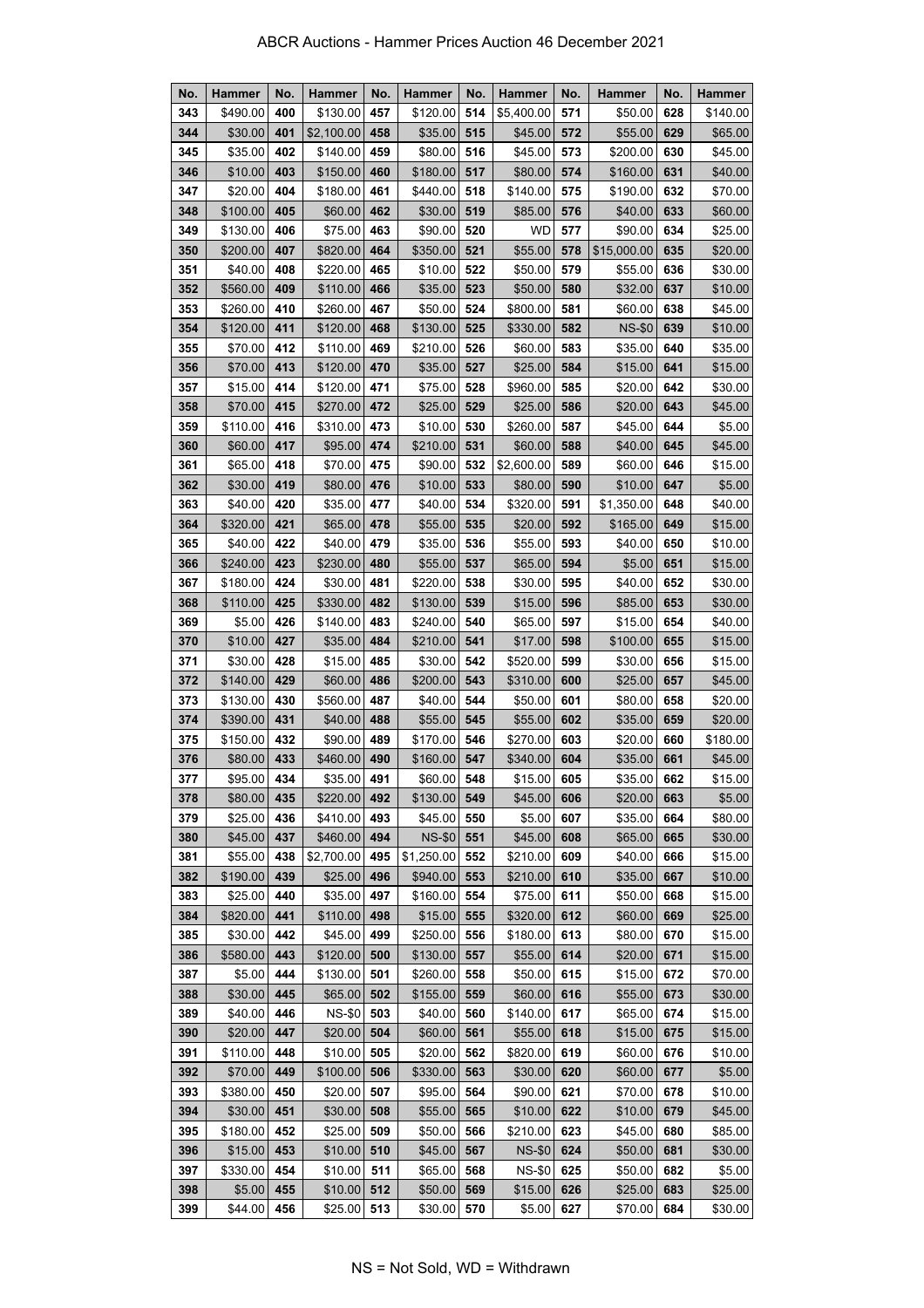| No. | <b>Hammer</b> | No. | Hammer        | No. | <b>Hammer</b> | No. | <b>Hammer</b> | No. | <b>Hammer</b> | No.  | <b>Hammer</b> |
|-----|---------------|-----|---------------|-----|---------------|-----|---------------|-----|---------------|------|---------------|
| 685 | \$20.00       | 742 | \$30.00       | 799 | \$120.00      | 856 | \$45.00       | 913 | \$140.00      | 970  | \$15.00       |
| 686 | \$10.00       | 743 | \$20.00       | 800 | \$65.00       | 857 | \$10.00       | 914 | \$15.00       | 971  | \$10.00       |
| 687 | \$35.00       | 744 | \$15.00       | 801 | \$40.00       | 858 | \$220.00      | 915 | \$110.00      | 972  | \$95.00       |
| 688 | \$5.00        | 745 | \$30.00       | 802 | \$70.00       | 859 | \$30.00       | 916 | \$45.00       | 973  | \$75.00       |
| 689 | \$5.00        | 746 | \$70.00       | 803 | \$25.00       | 860 | \$30.00       | 917 | \$190.00      | 974  | \$140.00      |
| 690 | \$15.00       | 747 | \$15.00       | 804 | \$15.00       | 861 | \$5.00        | 918 | \$5.00        | 975  | \$210.00      |
| 691 | \$50.00       | 748 | \$55.00       | 805 | \$150.00      | 862 | \$20.00       | 919 | \$25.00       | 976  | \$930.00      |
| 692 | \$45.00       | 749 | <b>NS-\$0</b> | 806 | \$10.00       | 863 | \$15.00       | 920 | \$15.00       | 977  | \$15.00       |
| 693 | \$30.00       | 750 | \$70.00       | 807 | \$10.00       | 864 | \$5.00        | 921 | \$40.00       | 978  | \$80.00       |
| 694 | \$40.00       | 751 | \$20.00       | 808 | \$10.00       | 865 | \$50.00       | 922 | \$5.00        | 979  | \$40.00       |
| 695 | \$5.00        | 752 | \$20.00       | 809 | <b>NS-\$0</b> | 866 | \$20.00       | 923 | \$10.00       | 980  | \$3,300.00    |
| 696 | \$30.00       | 753 | \$110.00      | 810 | \$90.00       | 867 | \$40.00       | 924 | \$50.00       | 981  | \$20.00       |
| 697 | \$70.00       | 754 | \$140.00      | 811 | \$35.00       | 868 | \$130.00      | 925 | \$5.00        | 982  | \$75.00       |
| 698 | \$30.00       | 755 | \$90.00       | 812 | \$190.00      | 869 | \$10.00       | 926 | \$5.00        | 983  | \$1,050.00    |
| 699 | \$25.00       | 756 | \$35.00       | 813 | \$85.00       | 870 | \$90.00       | 927 | \$25.00       | 984  | \$10.00       |
| 700 | \$20.00       | 757 | \$35.00       | 814 | \$130.00      | 871 | \$440.00      | 928 | \$45.00       | 985  | \$35.00       |
| 701 | \$30.00       | 758 | \$55.00       | 815 | \$65.00       | 872 | \$90.00       | 929 | \$5.00        | 986  | \$1,550.00    |
| 702 | \$45.00       | 759 | \$10.00       | 816 | \$35.00       | 873 | \$50.00       | 930 | \$20.00       | 987  | \$35.00       |
| 703 | \$5.00        | 760 | \$5.00        | 817 | \$60.00       | 874 | \$10.00       | 931 | \$55.00       | 988  | \$30.00       |
| 704 | \$5.00        | 761 | \$5.00        | 818 | \$35.00       | 875 | \$180.00      | 932 | \$20.00       | 989  | \$820.00      |
| 705 | \$45.00       | 762 | \$10.00       | 819 | \$65.00       | 876 | \$85.00       | 933 | \$160.00      | 990  | \$100.00      |
| 706 | \$160.00      | 763 | \$10.00       | 820 | \$85.00       | 877 | <b>NS-\$0</b> | 934 | \$90.00       | 991  | \$430.00      |
| 707 | \$70.00       | 764 | \$20.00       | 821 | \$100.00      | 878 | <b>NS-\$0</b> | 935 | \$560.00      | 992  | \$2,600.00    |
| 708 | \$40.00       | 765 | \$30.00       | 822 | \$50.00       | 879 | \$45.00       | 936 | \$50.00       | 993  | \$230.00      |
| 709 | \$160.00      | 766 | \$60.00       | 823 | \$60.00       | 880 | \$15.00       | 937 | \$200.00      | 994  | \$540.00      |
| 710 | \$40.00       | 767 | \$40.00       | 824 | \$20.00       | 881 | \$30.00       | 938 | \$70.00       | 995  | \$30.00       |
| 711 | \$55.00       | 768 | \$10.00       | 825 | \$30.00       | 882 | \$25.00       | 939 | \$410.00      | 996  | \$175.00      |
| 712 | \$50.00       | 769 | \$15.00       | 826 | \$20.00       | 883 | \$25.00       | 940 | \$110.00      | 997  | \$20.00       |
| 713 | \$60.00       | 770 | \$90.00       | 827 | \$20.00       | 884 | \$5.00        | 941 | \$35.00       | 998  | \$45.00       |
| 714 | \$45.00       | 771 | \$40.00       | 828 | \$5.00        | 885 | \$60.00       | 942 | \$45.00       | 999  | \$25.00       |
| 715 | \$60.00       | 772 | <b>NS-\$0</b> | 829 | <b>NS-\$0</b> | 886 | \$170.00      | 943 | \$65.00       | 1000 | \$190.00      |
| 716 | \$80.00       | 773 | \$5.00        | 830 | <b>NS-\$0</b> | 887 | \$20.00       | 944 | \$760.00      | 1001 | \$70.00       |
| 717 | \$45.00       | 774 | \$35.00       | 831 | <b>NS-\$0</b> | 888 | \$40.00       | 945 | \$170.00      | 1002 | \$860.00      |
| 718 | \$45.00       | 775 | \$40.00       | 832 | <b>NS-\$0</b> | 889 | \$90.00       | 946 | \$70.00       | 1003 | \$110.00      |
| 719 | \$15.00       | 776 | \$25.00       | 833 | \$25.00       | 890 | \$5.00        | 947 | \$780.00 1004 |      | \$180.00      |
| 720 | \$90.00       | 777 | \$15.00       | 834 | \$55.00       | 891 | \$20.00       | 948 | \$120.00      | 1005 | \$25.00       |
| 721 | \$50.00       | 778 | \$40.00       | 835 | \$10.00       | 892 | \$35.00       | 949 | \$120.00      | 1006 | \$50.00       |
| 722 | \$20.00       | 779 | \$35.00       | 836 | \$25.00       | 893 | \$35.00       | 950 | \$110.00      | 1007 | \$120.00      |
| 723 | \$50.00       | 780 | \$50.00       | 837 | \$150.00      | 894 | \$160.00      | 951 | \$95.00       | 1008 | \$150.00      |
| 724 | \$40.00       | 781 | \$15.00       | 838 | \$35.00       | 895 | \$20.00       | 952 | \$50.00       | 1009 | \$410.00      |
| 725 | \$55.00       | 782 | \$35.00       | 839 | \$10.00       | 896 | \$50.00       | 953 | \$80.00       | 1010 | \$390.00      |
| 726 | \$35.00       | 783 | \$75.00       | 840 | \$20.00       | 897 | \$25.00       | 954 | \$85.00       | 1011 | \$110.00      |
| 727 | \$35.00       | 784 | \$10.00       | 841 | \$45.00       | 898 | \$5.00        | 955 | \$55.00       | 1012 | \$260.00      |
| 728 | \$40.00       | 785 | \$30.00       | 842 | \$60.00       | 899 | \$25.00       | 956 | \$60.00       | 1013 | \$460.00      |
| 729 | \$10.00       | 786 | \$25.00       | 843 | \$10.00       | 900 | \$65.00       | 957 | \$490.00      | 1014 | \$620.00      |
| 730 | \$55.00       | 787 | \$35.00       | 844 | \$10.00       | 901 | \$20.00       | 958 | \$75.00       | 1015 | \$1,100.00    |
| 731 | \$30.00       | 788 | \$70.00       | 845 | \$50.00       | 902 | <b>NS-\$0</b> | 959 | \$60.00       | 1016 | \$25.00       |
| 732 | \$35.00       | 789 | \$30.00       | 846 | \$45.00       | 903 | \$95.00       | 960 | \$55.00       | 1017 | \$30.00       |
| 733 | \$5.00        | 790 | \$45.00       | 847 | \$150.00      | 904 | \$10.00       | 961 | \$95.00       | 1018 | \$740.00      |
| 734 | \$65.00       | 791 | \$80.00       | 848 | \$20.00       | 905 | \$30.00       | 962 | \$80.00       | 1019 | \$390.00      |
| 735 | \$15.00       | 792 | \$35.00       | 849 | \$150.00      | 906 | \$40.00       | 963 | \$350.00      | 1020 | \$190.00      |
| 736 | \$75.00       | 793 | \$35.00       | 850 | \$20.00       | 907 | \$65.00       | 964 | \$190.00      | 1021 | \$55.00       |
| 737 | \$5.00        | 794 | \$5.00        | 851 | \$15.00       | 908 | \$5.00        | 965 | \$1,550.00    | 1022 | \$110.00      |
| 738 | \$20.00       | 795 | \$35.00       | 852 | \$30.00       | 909 | \$60.00       | 966 | \$25.00       | 1023 | \$240.00      |
| 739 | \$5.00        | 796 | \$15.00       | 853 | \$35.00       | 910 | \$40.00       | 967 | \$351.00      | 1024 | \$55.00       |
| 740 | \$150.00      | 797 | \$20.00       | 854 | \$30.00       | 911 | \$70.00       | 968 | \$600.00      | 1025 | \$175.00      |
| 741 | \$85.00       | 798 | \$580.00      | 855 | \$45.00       | 912 | \$15.00       | 969 | \$460.00      | 1026 | \$95.00       |